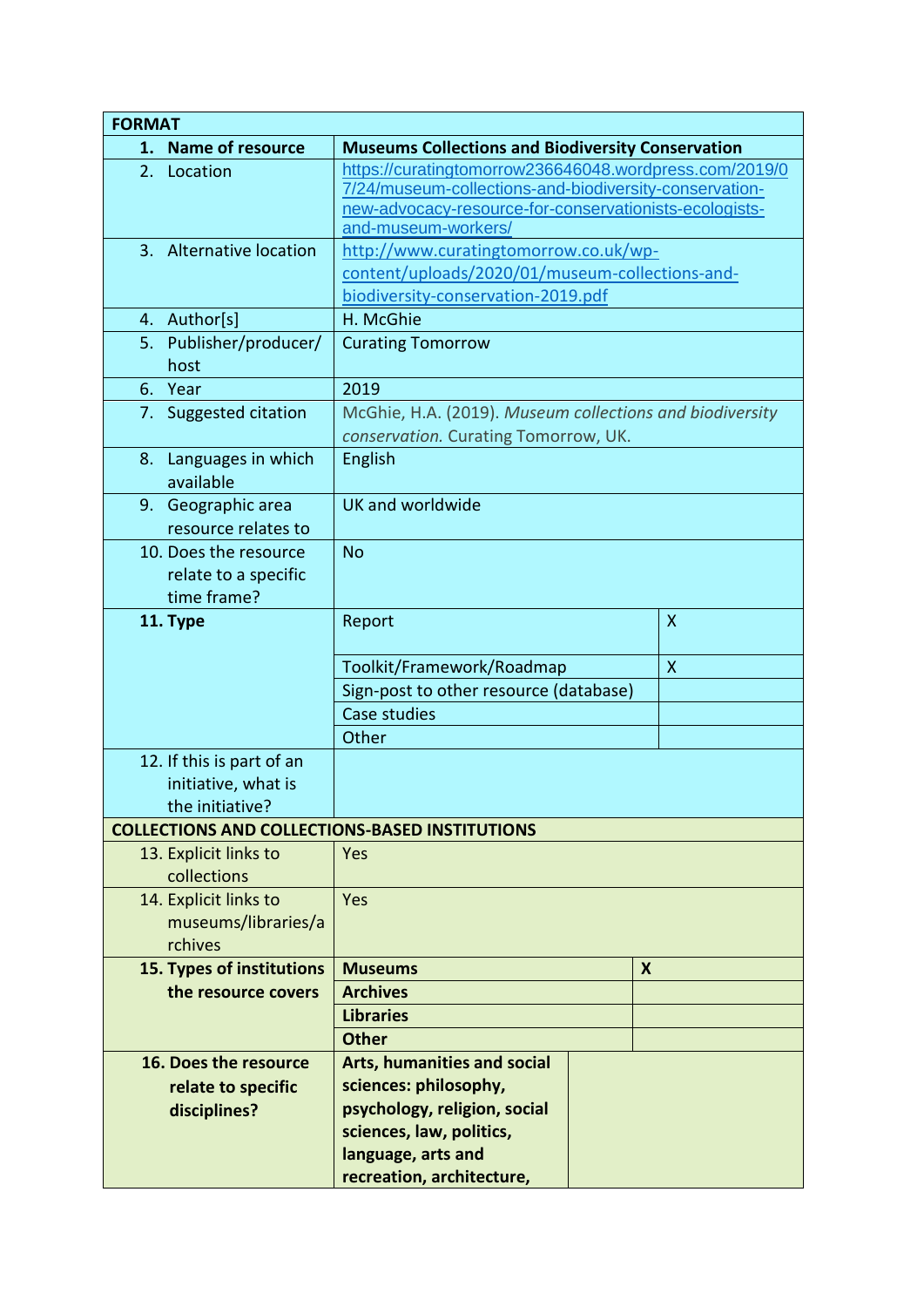|                                                                                                           | literature, history,                                                             |              |  |
|-----------------------------------------------------------------------------------------------------------|----------------------------------------------------------------------------------|--------------|--|
|                                                                                                           | geography and ethnology,                                                         |              |  |
|                                                                                                           | anthropology, archaeology<br>Science, natural history,                           | $\mathsf{X}$ |  |
|                                                                                                           | technology, medicine,                                                            |              |  |
|                                                                                                           | engineering, manufacturing                                                       |              |  |
| 17. If no explicit links to                                                                               |                                                                                  |              |  |
| collections,                                                                                              |                                                                                  |              |  |
| justification for                                                                                         |                                                                                  |              |  |
| inclusion                                                                                                 |                                                                                  |              |  |
| <b>HOW IT CONTRIBUTES TO SUSTAINABLE DEVELOPMENT</b>                                                      |                                                                                  |              |  |
|                                                                                                           | 18. Collections-related activities the resource relates to (mark all that apply) |              |  |
|                                                                                                           | Develop collections to protect and safeguard wider cultural and                  | X            |  |
|                                                                                                           | natural heritage more effectively, and that support sustainable                  |              |  |
|                                                                                                           | development for example by targeting collecting to threatened                    |              |  |
| forms of heritage in strategic ways                                                                       |                                                                                  |              |  |
| Use collections to promote learning and educational                                                       |                                                                                  |              |  |
|                                                                                                           | opportunities that contribute to sustainable development more                    |              |  |
|                                                                                                           | effectively, for example education for sustainable development                   |              |  |
| and sustainable lifestyles, human rights, gender equality,                                                |                                                                                  |              |  |
| promotion of a culture of peace and non-violence, global                                                  |                                                                                  |              |  |
|                                                                                                           | citizenship and appreciation of cultural diversity and of culture's              |              |  |
|                                                                                                           | contribution to sustainable development and/or skills development                |              |  |
| relating to collections                                                                                   |                                                                                  |              |  |
| Use collections to promote cultural participation/social inclusion                                        |                                                                                  |              |  |
| more effectively, for example by reducing barriers to participation,<br>to ensure no-one is 'left behind' |                                                                                  |              |  |
|                                                                                                           | Use collections to promote sustainable tourism more effectively,                 |              |  |
|                                                                                                           | for example by developing new products based on local cultural                   |              |  |
|                                                                                                           | heritage, and/or considering the rights of stakeholder groups in                 |              |  |
| relation to collections                                                                                   |                                                                                  |              |  |
| Use collections to support research that contributes to                                                   |                                                                                  | $\mathsf{X}$ |  |
|                                                                                                           | sustainable development (including all forms of personal and self-               |              |  |
|                                                                                                           | directed research at all levels that make use of stored collections)             |              |  |
| more effectively, for example by providing effective facilities,                                          |                                                                                  |              |  |
| collections and information to meet researchers' needs                                                    |                                                                                  |              |  |
| Make decisions around collections that contribute to sustainable                                          |                                                                                  |              |  |
| development more effectively                                                                              |                                                                                  |              |  |
| i.                                                                                                        | employment (recruiting, staff training, staff safety)                            |              |  |
| ii.                                                                                                       | energy consumption, greenhouse gas emissions,                                    |              |  |
| reduction, monitoring and reporting                                                                       |                                                                                  |              |  |
| iii.                                                                                                      | waste management and reduction of waste                                          |              |  |
| iv.                                                                                                       | transport (forms of transport, energy use)                                       |              |  |
| v.                                                                                                        | commercial activities including copyright and IP                                 |              |  |
| governance and management<br>vi.                                                                          |                                                                                  |              |  |
| vii.                                                                                                      | security, disaster preparedness and risk reduction                               |              |  |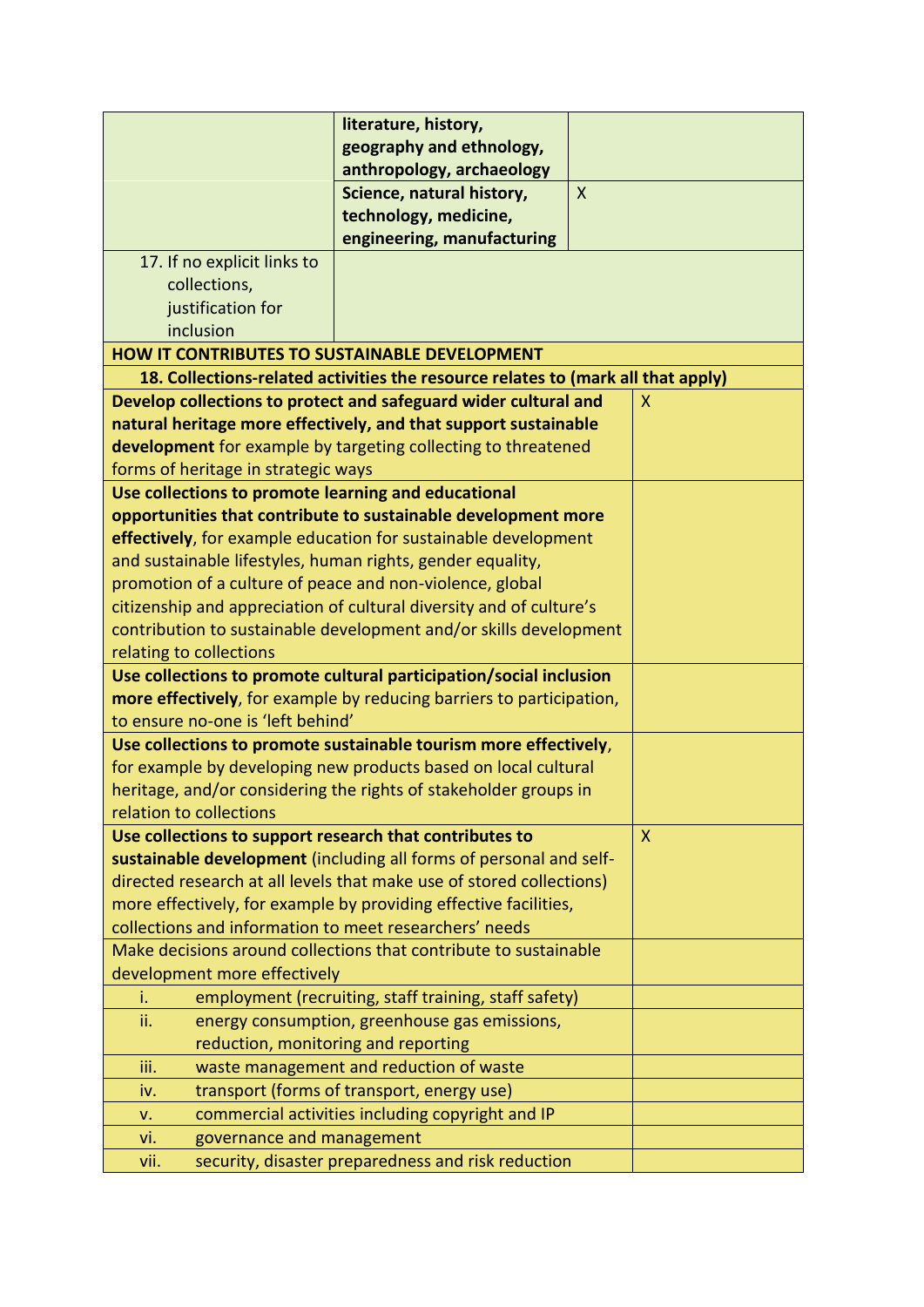| Direct external leadership, partnerships and collaborations<br>X |                                                                                      |              |
|------------------------------------------------------------------|--------------------------------------------------------------------------------------|--------------|
|                                                                  | towards sustainable development more effectively, for example                        |              |
| by developing impactful partnerships                             |                                                                                      |              |
|                                                                  | 19. Does the resource relate clearly to any international conventions (mark all that |              |
| apply)?                                                          |                                                                                      |              |
| <b>Culture conventions:</b>                                      |                                                                                      |              |
| 1952, 71 Protection of Copyright and Neighbouring Rights         |                                                                                      |              |
|                                                                  | 1954 Protection of Cultural Property in the Event of Armed Conflict                  |              |
|                                                                  | 1970 Fighting Against the Illicit Trafficking of Cultural Property                   |              |
|                                                                  | 1972 Protection of the World Cultural and Natural Heritage                           | X            |
| 2001 Protection of the Underwater Cultural Heritage              |                                                                                      |              |
| 2003 Safeguarding of the Intangible Cultural Heritage            |                                                                                      |              |
|                                                                  | 2005 Protection and Promotion of the Diversity of Cultural                           |              |
| <b>Expressions</b>                                               |                                                                                      |              |
| <b>Rio Conventions:</b>                                          |                                                                                      |              |
|                                                                  | Convention on Biological Diversity (CBD), Convention to Combat                       | $\mathsf{X}$ |
|                                                                  | Desertification (UNCCD), Framework Convention on Climate                             |              |
| Change (UNFCCC)                                                  |                                                                                      |              |
| <b>AIMS AND CONTENT</b>                                          |                                                                                      |              |
| 20. What issues does                                             | "We live in a time of unprecedented environmental                                    |              |
| the resource aim to                                              | change, with climate change, habitat alteration, pollution,                          |              |
| address?                                                         | invasive species and over-exploitation all contributing to                           |              |
|                                                                  | species declines (Millennium Ecosystem Assessment 2005,                              |              |
|                                                                  | IPBES 2019). Biodiversity researchers, policy workers, and                           |              |
|                                                                  | site and species managers work to stem the tide of                                   |              |
|                                                                  | declines. Museum collections play a key role, or could play                          |              |
|                                                                  | a key role, through supporting biodiversity and nature                               |              |
|                                                                  | conservation-related research, management and policy;                                |              |
|                                                                  | they also support public education about biodiversity,                               |              |
|                                                                  | although that is not the focus of this booklet. This booklet                         |              |
|                                                                  | explores some of the problems biodiversity faces, and                                |              |
|                                                                  | examples of how UK museum collections can help                                       |              |
|                                                                  | biodiversity workers meet these challenges."                                         |              |
| 21. Intended audience                                            | "This booklet is aimed at ecologists, conservation                                   |              |
| of resource                                                      | scientists, wildlife managers, biodiversity and                                      |              |
|                                                                  | environmental records workers, environmental                                         |              |
|                                                                  | policy makers, and museum workers. It is intended                                    |              |
|                                                                  | to be useful for both nature conservation                                            |              |
|                                                                  | and museum sectors, to promote a common                                              |              |
|                                                                  | understanding of the potential of natural history                                    |              |
|                                                                  | collections, to support their effective use and                                      |              |
|                                                                  | development, and, most importantly, to conserve                                      |              |
| global biodiversity."                                            |                                                                                      |              |
| 22. Process of                                                   | The booklet is based around a study funded by the British                            |              |
| development                                                      | Ecological Society in 2018-19. The study undertook a                                 |              |
|                                                                  | survey of biodiversity workers and UK museum workers, to                             |              |
|                                                                  | understand their perceptions of the potential of UK natural                          |              |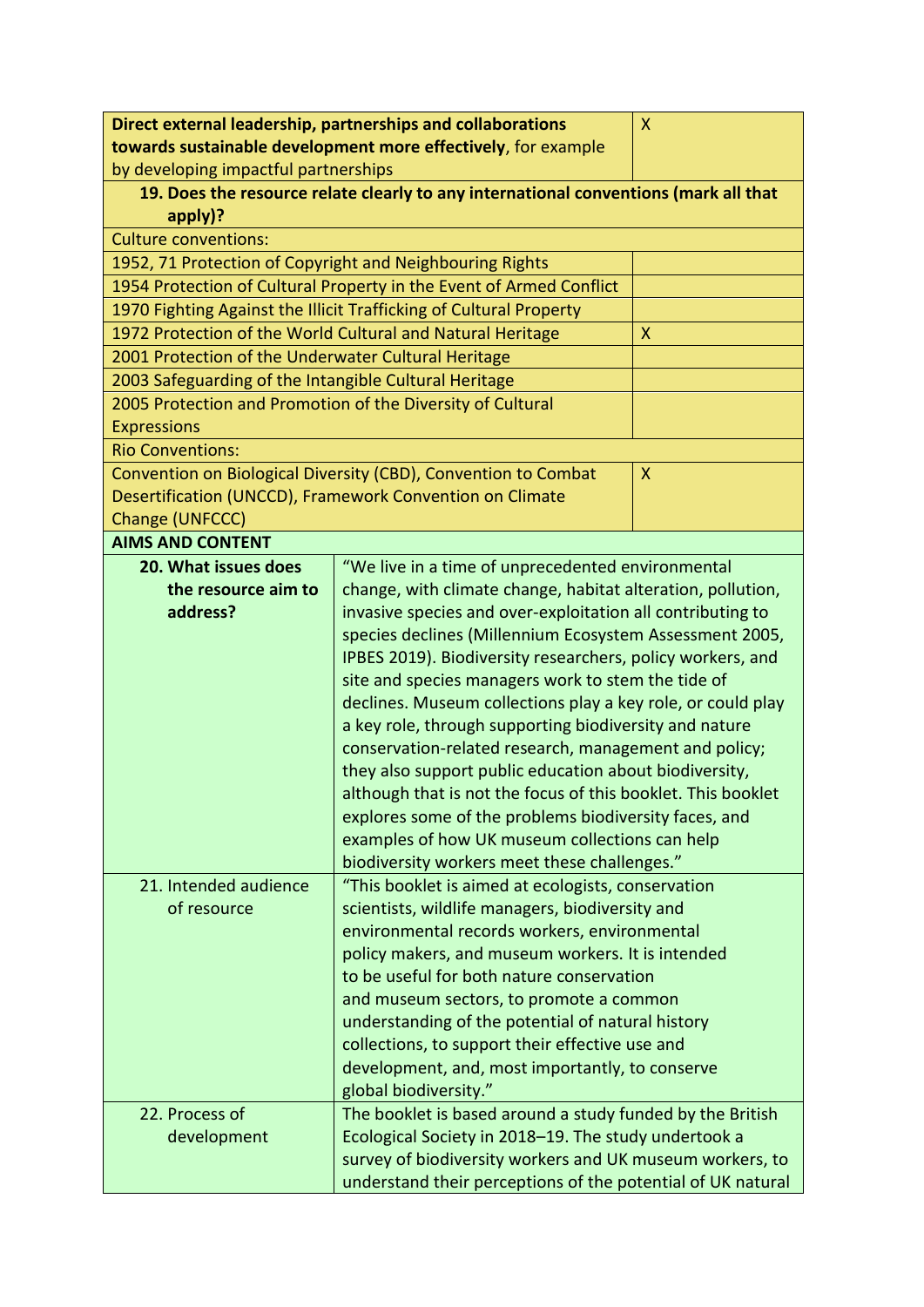|                          | history collections to support the conservation of global                                                                                                                                                                                                                                                                     |
|--------------------------|-------------------------------------------------------------------------------------------------------------------------------------------------------------------------------------------------------------------------------------------------------------------------------------------------------------------------------|
|                          | biodiversity.                                                                                                                                                                                                                                                                                                                 |
|                          | "The study was framed around 'One Hundred Questions of<br>Importance to the Conservation of Global Biodiversity'<br>(Sutherland et al. 2009). The aim of that study was to<br>compile a list of 100 questions that, if answered, would<br>have the greatest impact on the conservation of biological<br>diversity worldwide." |
| 23. Organisation/structu | Who is this booklet for?<br>$\bullet$                                                                                                                                                                                                                                                                                         |
| re/contents              | Introduction                                                                                                                                                                                                                                                                                                                  |
|                          | The State of Nature: an ongoing decline<br>$\bullet$                                                                                                                                                                                                                                                                          |
|                          | Museums and the conservation of global<br>$\bullet$                                                                                                                                                                                                                                                                           |
|                          | biodiversity                                                                                                                                                                                                                                                                                                                  |
|                          | How are natural history collections useful for<br>$\bullet$<br>research? An example                                                                                                                                                                                                                                           |
|                          | Where are natural history collections in the UK?                                                                                                                                                                                                                                                                              |
|                          | How can museum collections help address<br>$\bullet$                                                                                                                                                                                                                                                                          |
|                          | challenges to biodiversity in a strategic way?                                                                                                                                                                                                                                                                                |
|                          | Museum collections and ecosystem services<br>$\bullet$                                                                                                                                                                                                                                                                        |
|                          | Museum collections and ecosystem services: An<br>$\bullet$<br>example                                                                                                                                                                                                                                                         |
|                          | Museum collections as tools for studying climate                                                                                                                                                                                                                                                                              |
|                          | change                                                                                                                                                                                                                                                                                                                        |
|                          | Museums are the original Big Data                                                                                                                                                                                                                                                                                             |
|                          | Museum collections are windows on evolutionary<br>$\bullet$                                                                                                                                                                                                                                                                   |
|                          | processes                                                                                                                                                                                                                                                                                                                     |
|                          | Research based on natural history collections<br>benefits science and society                                                                                                                                                                                                                                                 |
|                          | Museums fit for the future                                                                                                                                                                                                                                                                                                    |
|                          | Participants in this study<br>$\bullet$                                                                                                                                                                                                                                                                                       |
|                          | References and further reading                                                                                                                                                                                                                                                                                                |
| <b>FRAMEWORKS</b>        |                                                                                                                                                                                                                                                                                                                               |
| 24. Framework            | The resource examines biodiversity workers' and museum                                                                                                                                                                                                                                                                        |
| structure                | workers' perceptions of the usefulness of UK museum                                                                                                                                                                                                                                                                           |
|                          | collections to answer research questions in relation to                                                                                                                                                                                                                                                                       |
|                          | twelve topics:<br>1. Ecosystem function and services                                                                                                                                                                                                                                                                          |
|                          | 2. Impact of climate change on biodiversity and ecosystems                                                                                                                                                                                                                                                                    |
|                          | 3. Impacts of technological change on biodiversity                                                                                                                                                                                                                                                                            |
|                          | 4. Protected areas and biodiversity                                                                                                                                                                                                                                                                                           |
|                          | 5. Ecosystem management and restoration: impacts on                                                                                                                                                                                                                                                                           |
|                          | biodiversity                                                                                                                                                                                                                                                                                                                  |
|                          | 6. Terrestrial ecosystems                                                                                                                                                                                                                                                                                                     |
|                          | 7. Marine ecosystems                                                                                                                                                                                                                                                                                                          |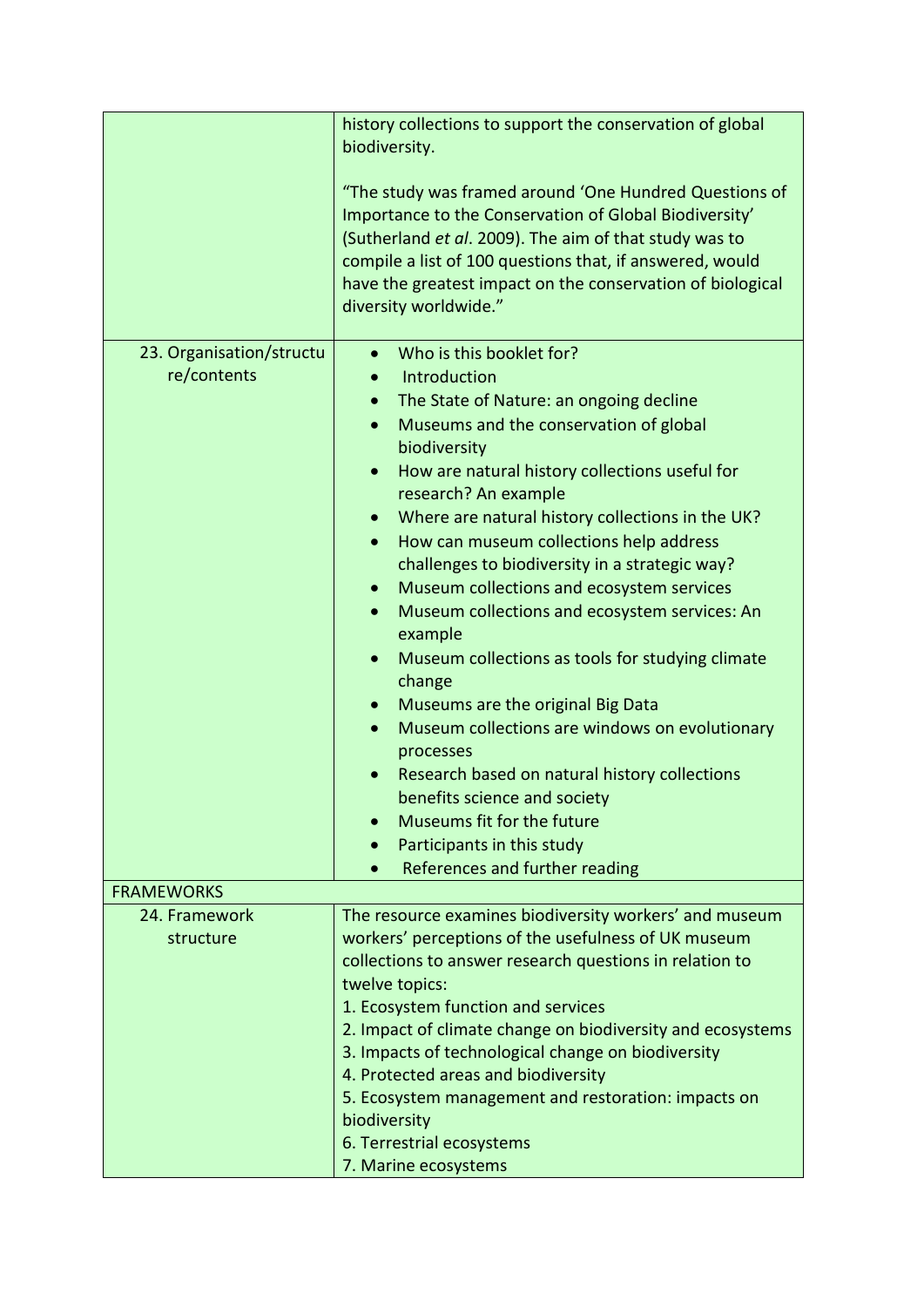|                         | 8. Freshwater ecosystems                                                                                                                                                                                                                                                                                                                                                                                                                                                                                                                                                                                                                                                                                                                                                                           |
|-------------------------|----------------------------------------------------------------------------------------------------------------------------------------------------------------------------------------------------------------------------------------------------------------------------------------------------------------------------------------------------------------------------------------------------------------------------------------------------------------------------------------------------------------------------------------------------------------------------------------------------------------------------------------------------------------------------------------------------------------------------------------------------------------------------------------------------|
|                         | 9. Species management                                                                                                                                                                                                                                                                                                                                                                                                                                                                                                                                                                                                                                                                                                                                                                              |
|                         | 10. Nature conservation organizational systems and                                                                                                                                                                                                                                                                                                                                                                                                                                                                                                                                                                                                                                                                                                                                                 |
|                         | processes                                                                                                                                                                                                                                                                                                                                                                                                                                                                                                                                                                                                                                                                                                                                                                                          |
|                         | 11. Societal context and change, and its impacts on                                                                                                                                                                                                                                                                                                                                                                                                                                                                                                                                                                                                                                                                                                                                                |
|                         | species/habitats                                                                                                                                                                                                                                                                                                                                                                                                                                                                                                                                                                                                                                                                                                                                                                                   |
|                         | 12. Impacts of nature conservation interventions                                                                                                                                                                                                                                                                                                                                                                                                                                                                                                                                                                                                                                                                                                                                                   |
|                         | "There was a fairly strong agreement between biodiversity<br>workers and UK museum workers as to which of the 100<br>questions they thought UK museum collection could<br>support. There were 32 questions 50% or more members<br>of both groups thought museum collections could support,<br>and 49 questions neither group thought museum<br>collections could support. These 32 questions can be<br>thought of as a strategic direction for biodiversity workers<br>and UK museum workers, to develop use of collections to<br>support biodiversity research, policy and site/species<br>management."                                                                                                                                                                                           |
|                         | The resource makes 5 recommendations for enhancing<br>natural history collections' contribution to biodiversity<br>conservation (and, consequently, the SDGs):<br>1. Stronger support for basic care of collections and sharing<br>collections information is needed, within museums and<br>across the museum sector.<br>2. Ensuring collections have appropriate levels of staffing,<br>with skills to facilitate the effective use of collections,<br>should be a key priority for museums and museum funders.<br>3. Building common purpose between nature conservation<br>and museum sectors should be a priority, to ensure that<br>museum policy development, and associated funding,<br>contribute effectively to the achievement of environmental<br>policies and agendas such as the CBD. |
|                         | 4. Collections need to continue to be developed to ensure<br>that time series studies can be made, and that specimens<br>are preserved and information curated so that they are<br>useful<br>5. Museum workers need to work in concert with                                                                                                                                                                                                                                                                                                                                                                                                                                                                                                                                                        |
|                         | biodiversity workers, to ensure collections can meet                                                                                                                                                                                                                                                                                                                                                                                                                                                                                                                                                                                                                                                                                                                                               |
|                         | biodiversity workers' needs in an ongoing way.                                                                                                                                                                                                                                                                                                                                                                                                                                                                                                                                                                                                                                                                                                                                                     |
| 25. Relevant policy     | Yes                                                                                                                                                                                                                                                                                                                                                                                                                                                                                                                                                                                                                                                                                                                                                                                                |
| considerations          |                                                                                                                                                                                                                                                                                                                                                                                                                                                                                                                                                                                                                                                                                                                                                                                                    |
| 26. Resources for       | Yes                                                                                                                                                                                                                                                                                                                                                                                                                                                                                                                                                                                                                                                                                                                                                                                                |
| implementation          |                                                                                                                                                                                                                                                                                                                                                                                                                                                                                                                                                                                                                                                                                                                                                                                                    |
| identified              |                                                                                                                                                                                                                                                                                                                                                                                                                                                                                                                                                                                                                                                                                                                                                                                                    |
| 27. Specific assessment | <b>No</b>                                                                                                                                                                                                                                                                                                                                                                                                                                                                                                                                                                                                                                                                                                                                                                                          |
|                         |                                                                                                                                                                                                                                                                                                                                                                                                                                                                                                                                                                                                                                                                                                                                                                                                    |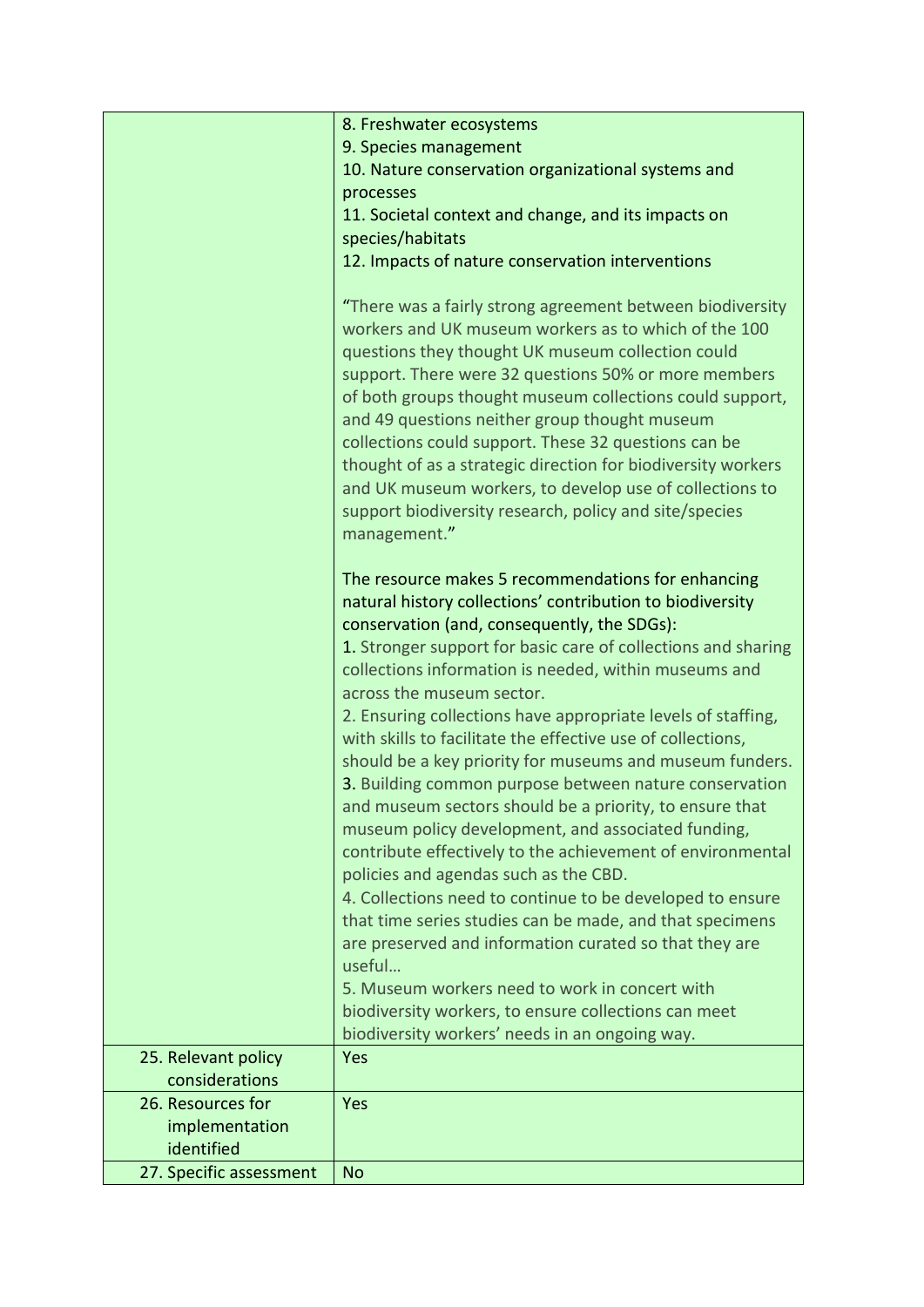| points/indicators/mi                     |                                                                                                                                                                                                                                                                                                                                                                         |
|------------------------------------------|-------------------------------------------------------------------------------------------------------------------------------------------------------------------------------------------------------------------------------------------------------------------------------------------------------------------------------------------------------------------------|
| lestones/action plan                     |                                                                                                                                                                                                                                                                                                                                                                         |
| for monitoring                           |                                                                                                                                                                                                                                                                                                                                                                         |
|                                          | 28. ASPECTS OF SUSTAINABILITY COVERED BY RESOURCE (mark all that apply)                                                                                                                                                                                                                                                                                                 |
| People (social                           |                                                                                                                                                                                                                                                                                                                                                                         |
| sustainability)                          |                                                                                                                                                                                                                                                                                                                                                                         |
| Planet (environmental                    | $\sf X$                                                                                                                                                                                                                                                                                                                                                                 |
| sustainability)                          |                                                                                                                                                                                                                                                                                                                                                                         |
| Prosperity (economic                     |                                                                                                                                                                                                                                                                                                                                                                         |
| sustainability)                          |                                                                                                                                                                                                                                                                                                                                                                         |
| Peace                                    |                                                                                                                                                                                                                                                                                                                                                                         |
| Partnerships                             | X                                                                                                                                                                                                                                                                                                                                                                       |
|                                          | 29. CROSS-CUTTING CONSIDERATIONS COVERED BY RESOURCE (mark all that apply)                                                                                                                                                                                                                                                                                              |
| Gender perspectives                      |                                                                                                                                                                                                                                                                                                                                                                         |
| North and South                          |                                                                                                                                                                                                                                                                                                                                                                         |
| perspectives                             |                                                                                                                                                                                                                                                                                                                                                                         |
|                                          | <b>HOW THE RESOURCE CONTRIBUTES TO AGENDA 2030 AND THE SDGS</b>                                                                                                                                                                                                                                                                                                         |
|                                          | HOW AGENDA 2030 AND THE SDGs FEATURE IN THE RESOURCE                                                                                                                                                                                                                                                                                                                    |
| 30. SDGs and Agenda                      | Yes                                                                                                                                                                                                                                                                                                                                                                     |
| 2030 specifically                        |                                                                                                                                                                                                                                                                                                                                                                         |
| mentioned?                               |                                                                                                                                                                                                                                                                                                                                                                         |
| 31. SDGs specifically                    | Yes                                                                                                                                                                                                                                                                                                                                                                     |
| mentioned?                               |                                                                                                                                                                                                                                                                                                                                                                         |
| 32. SDG targets                          | <b>No</b>                                                                                                                                                                                                                                                                                                                                                               |
| specifically                             |                                                                                                                                                                                                                                                                                                                                                                         |
| mentioned?                               |                                                                                                                                                                                                                                                                                                                                                                         |
| 33. SDG indicators                       | <b>No</b>                                                                                                                                                                                                                                                                                                                                                               |
| specifically                             |                                                                                                                                                                                                                                                                                                                                                                         |
| mentioned?                               |                                                                                                                                                                                                                                                                                                                                                                         |
| <b>SDGs AND SDG TARGETS AND LINKAGES</b> |                                                                                                                                                                                                                                                                                                                                                                         |
| 34. Comments on SDG<br>linkages          | Effective collections, including seedbanks and collections of genetic<br>material form the subject of SDG 2.5.                                                                                                                                                                                                                                                          |
|                                          | Making use of collections for early warning, risk reduction and<br>management of health risks, impacts of climate change and the<br>impacts of disasters is the subject of SDGs 3.D, 11.5 and 13.1.                                                                                                                                                                     |
|                                          | Protecting water-related ecosystems is the subject of SDG 6.6.                                                                                                                                                                                                                                                                                                          |
|                                          | Development of effective collections and collections facilities, and<br>web-based digital access to collections information to support<br>discovery and use supports SDGs 9.1; enhancing scientific research<br>supports SDG 9.5. Supporting developing countries to make greater<br>use of specimens and data in natural history collections would<br>support SDG 9.A. |
|                                          | Ensuring staff have the skills to support research and researchers<br>supports SDGs 4.4 and 9.5.                                                                                                                                                                                                                                                                        |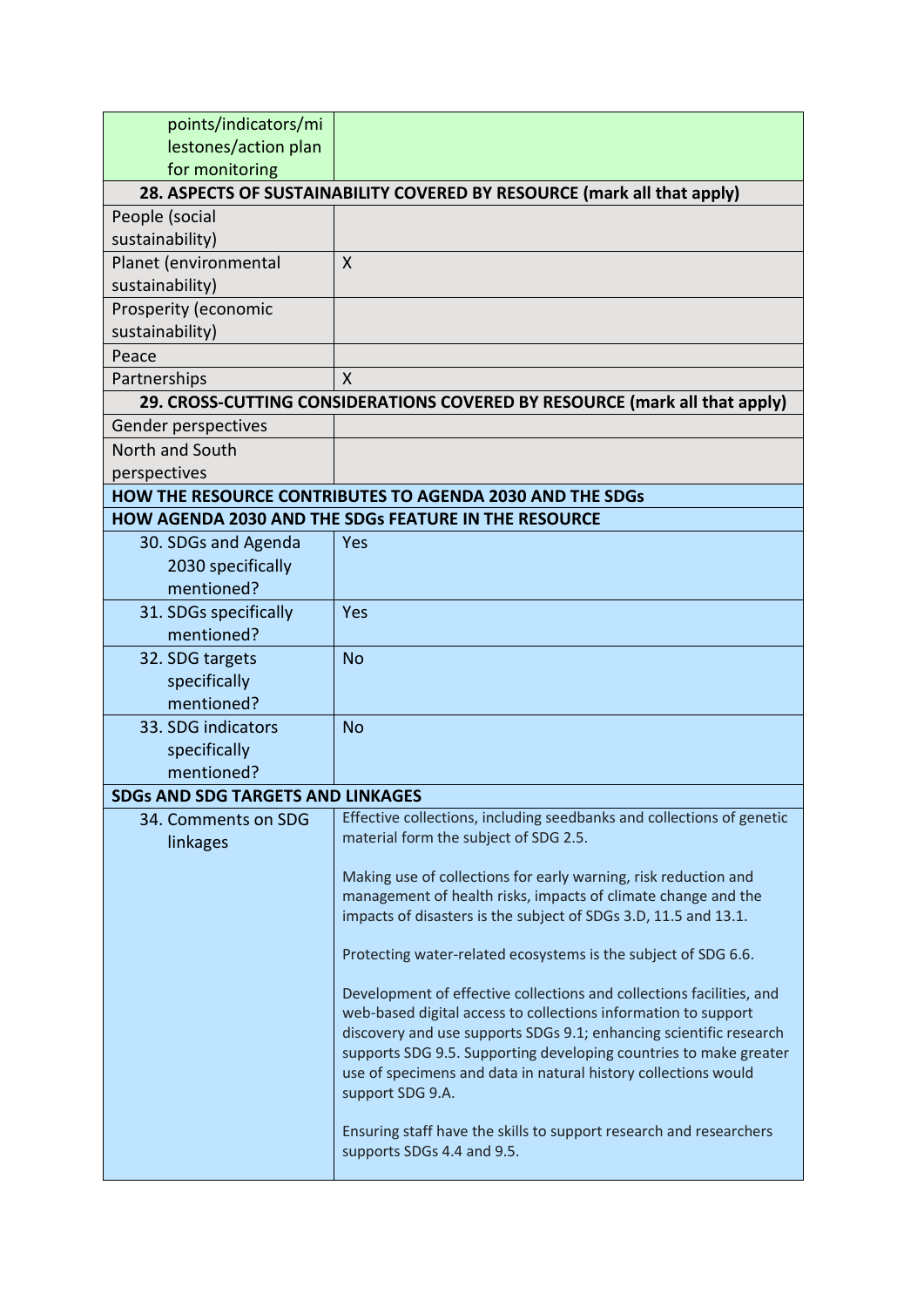|                                                          | Protection of natural heritage, both in museums and more widely,<br>forms part of SDG 11.4.<br>The resource supports many of the targets in SDGs 14 and 15.<br>The resource also helps support SDGs around partnerships, notably<br>SDGs 17.16 and 17.17.<br>Recommendations for effective policies between the museum<br>sector and nature conservation sectors supports SDG 17.14. |
|----------------------------------------------------------|--------------------------------------------------------------------------------------------------------------------------------------------------------------------------------------------------------------------------------------------------------------------------------------------------------------------------------------------------------------------------------------|
|                                                          | 35. SDGs and SDG targets the resource helps advance                                                                                                                                                                                                                                                                                                                                  |
| SDG 2: End hunger, achieve                               |                                                                                                                                                                                                                                                                                                                                                                                      |
| food security and improved                               | Collections development related to genetic diversity of                                                                                                                                                                                                                                                                                                                              |
| nutrition and promote                                    | seeds, cultivated plants, farmed and domesticated animals                                                                                                                                                                                                                                                                                                                            |
| sustainable agriculture                                  | (notably of local or at-risk varieties) and related wild                                                                                                                                                                                                                                                                                                                             |
| 2.5 By 2020, maintain the                                | species, for example in herbaria, museums, seed and gene                                                                                                                                                                                                                                                                                                                             |
| genetic diversity of seeds,                              | banks, and seed libraries.                                                                                                                                                                                                                                                                                                                                                           |
| cultivated plants and<br>farmed and domesticated         | Number of educational programmes related to genetic                                                                                                                                                                                                                                                                                                                                  |
| animals and their related                                | diversity of domesticated plants, animals and wild relatives.                                                                                                                                                                                                                                                                                                                        |
| wild species, including                                  |                                                                                                                                                                                                                                                                                                                                                                                      |
| through soundly managed                                  | Number of educational programmes related to fair and                                                                                                                                                                                                                                                                                                                                 |
| and diversified seed and                                 | equitable benefits of use of genetic resources and                                                                                                                                                                                                                                                                                                                                   |
| plant banks at the national,                             | associated traditional knowledge, following international                                                                                                                                                                                                                                                                                                                            |
| regional and international<br>levels, and promote access | agreements (e.g. Nagoya Protocol).                                                                                                                                                                                                                                                                                                                                                   |
| to and fair and equitable                                | Number of educational and awareness programmes for                                                                                                                                                                                                                                                                                                                                   |
| sharing of benefits arising                              | people to ensure that they are aware of their rights and                                                                                                                                                                                                                                                                                                                             |
| from the utilization of                                  | protections in terms of traditional knowledge, and                                                                                                                                                                                                                                                                                                                                   |
| genetic resources and                                    | exploitation of genetic resources.                                                                                                                                                                                                                                                                                                                                                   |
| associated traditional                                   |                                                                                                                                                                                                                                                                                                                                                                                      |
| knowledge, as                                            | Number of research activities that help understand                                                                                                                                                                                                                                                                                                                                   |
| internationally agreed                                   | traditional knowledge, and genetic diversity of crop plants<br>and animals.                                                                                                                                                                                                                                                                                                          |
|                                                          |                                                                                                                                                                                                                                                                                                                                                                                      |
|                                                          | Ensure that producers of crop plants and animals are fairly                                                                                                                                                                                                                                                                                                                          |
|                                                          | compensated.                                                                                                                                                                                                                                                                                                                                                                         |
|                                                          |                                                                                                                                                                                                                                                                                                                                                                                      |
|                                                          | Policies and procedures in place to ensure legal compliance                                                                                                                                                                                                                                                                                                                          |
|                                                          | with fair and equitable benefits of use of genetic resources                                                                                                                                                                                                                                                                                                                         |
|                                                          | and associated traditional knowledge, following<br>international agreements (e.g. Nagoya Protocol).                                                                                                                                                                                                                                                                                  |
|                                                          |                                                                                                                                                                                                                                                                                                                                                                                      |
|                                                          | Number of partnerships at national, regional and                                                                                                                                                                                                                                                                                                                                     |
|                                                          | international levels, as appropriate, to soundly manage                                                                                                                                                                                                                                                                                                                              |
|                                                          | seed and plant banks.                                                                                                                                                                                                                                                                                                                                                                |
|                                                          |                                                                                                                                                                                                                                                                                                                                                                                      |
|                                                          |                                                                                                                                                                                                                                                                                                                                                                                      |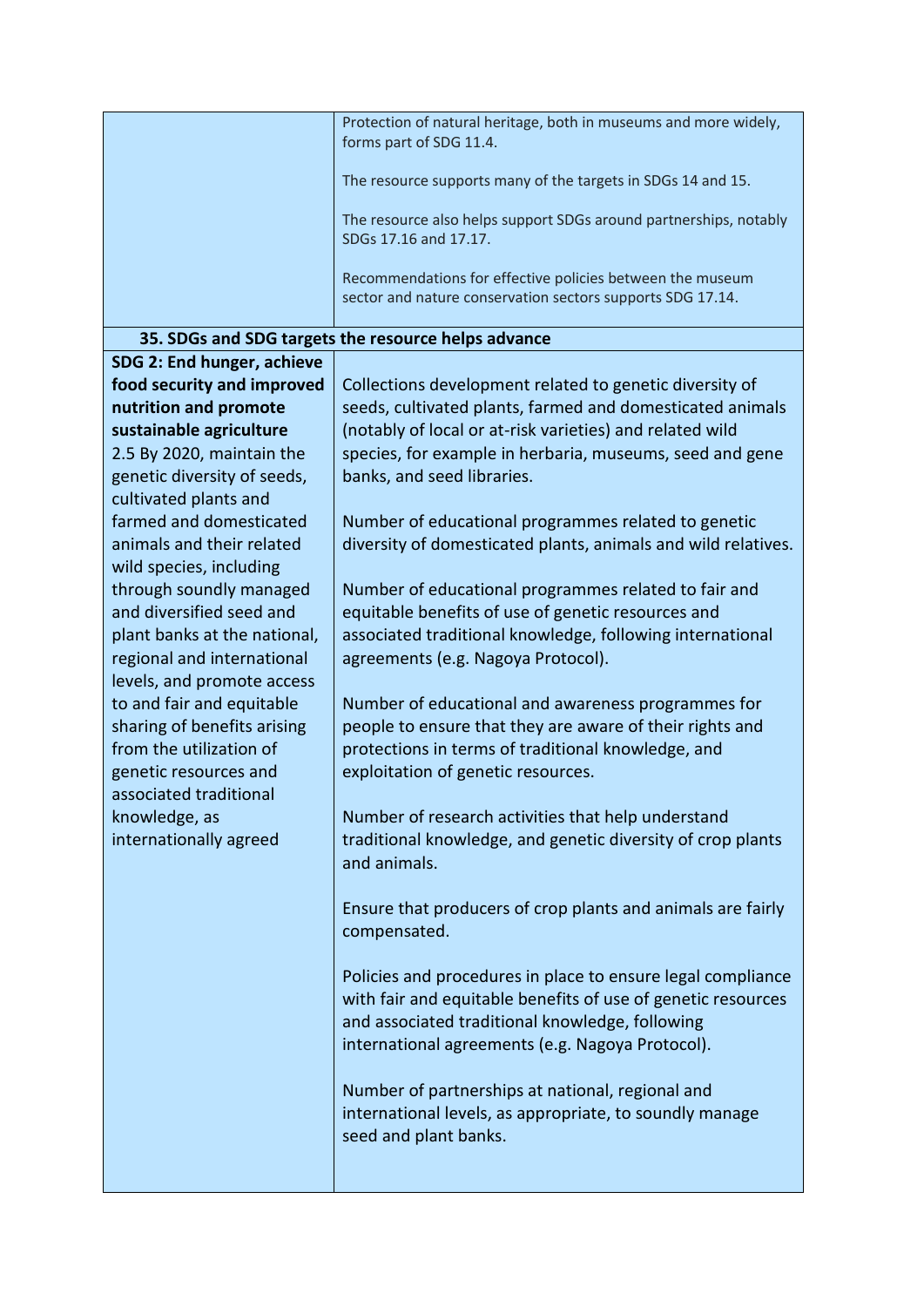| <b>SDG 3: Ensure healthy lives</b> |                                                               |
|------------------------------------|---------------------------------------------------------------|
| and promote well-being for         | Number of collecting initiatives that aim to build capacity   |
| all at all ages                    | for risk reduction to national and global health risks, for   |
| 3.D Strengthen the capacity        | example by storing and preserving collections that may be     |
| of all countries, in particular    | of use in post-disaster scenarios, or that can be used in     |
| developing countries, for          | early warning and risk communication activities.              |
| early warning, risk                |                                                               |
| reduction and management           | Number of educational programmes incorporating                |
| of national and global             | perspectives on early warning, risk reduction and             |
| health risks.                      | management of national and global health risks.               |
|                                    |                                                               |
|                                    | Number of awareness raising programmes that target            |
|                                    | marginalized and vulnerable groups most exposed to            |
|                                    | health risks.                                                 |
|                                    |                                                               |
|                                    | Plans in place for early warning, risk reduction and          |
|                                    | management to national and global health risks.               |
|                                    |                                                               |
|                                    | Relationships and partnerships in place for risk reduction    |
|                                    | and management in light of national and global health         |
|                                    | risks.                                                        |
|                                    |                                                               |
| SDG 4. Ensure inclusive and        |                                                               |
| equitable quality education        |                                                               |
| and promote lifelong               | Number of young people and adults in skills-development       |
| learning opportunities for         | activities and programmes drawing on collections, for         |
| all                                | employment, decent jobs and entrepreneurship                  |
| 4.4 By 2030, substantially         |                                                               |
| increase the number of             |                                                               |
|                                    |                                                               |
|                                    | Increase in number of young people and adults in such         |
| youth and adults who have          | programmes                                                    |
| relevant skills, including         |                                                               |
| technical and vocational           | Number and proportion of staff who have received training     |
| skills, for employment,            | in the last year, to better support their contribution to the |
| decent jobs and                    | SDGs.                                                         |
| entrepreneurship                   |                                                               |
|                                    | Programs and processes in place to ensure the availability    |
|                                    | of a skilled workforce.                                       |
|                                    |                                                               |
|                                    |                                                               |
| SDG 6. Ensure availability         |                                                               |
| and sustainable                    | Proportion of water-related ecosystems, including             |
| management of water and            | mountains, forests, wetlands, rivers, aquifers and lakes in a |
| sanitation for all                 |                                                               |
| 6.6 By 2020, protect and           | good ecological condition.                                    |
| restore water-related              | Information on, programmes relating to, and partnerships      |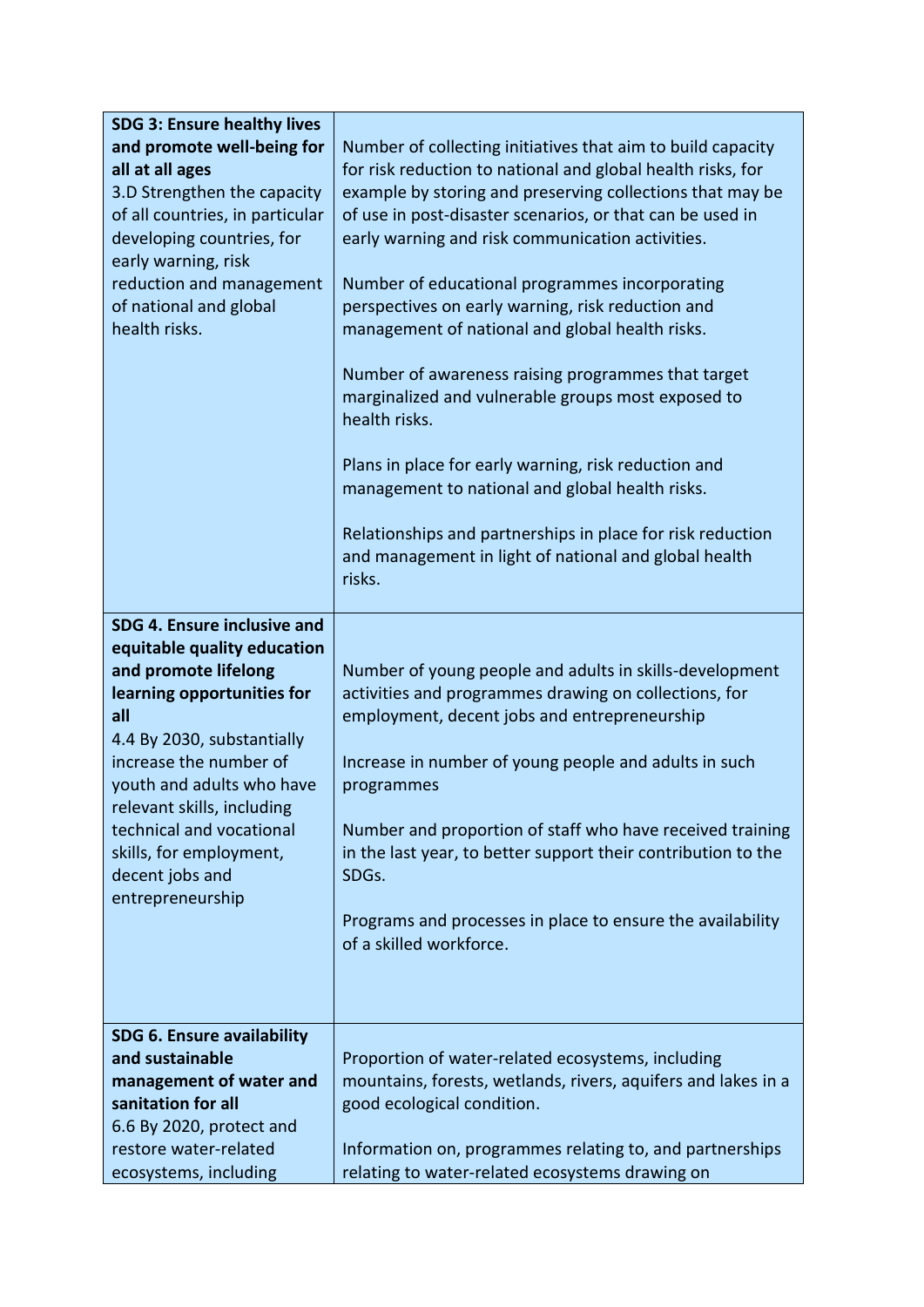| mountains, forests,                                        | collections and collections-based institutions in place, to     |
|------------------------------------------------------------|-----------------------------------------------------------------|
| wetlands, rivers, aquifers                                 | support protection of these as effective nature-based           |
| and lakes                                                  | solutions and ecosystem services.                               |
| <b>SDG 9. Build resilient</b>                              |                                                                 |
| infrastructure, promote                                    | Development of research-useful collections to support           |
| inclusive and sustainable                                  | reliable, sustainable and resilient use by researchers and      |
| industrialization and foster                               | others.                                                         |
| innovation                                                 |                                                                 |
| 9.1 Develop quality,                                       | Number and proportion of collections facilities and stores      |
| reliable, sustainable and                                  | that support economic development and human well-               |
| resilient infrastructure,                                  | being.                                                          |
| including regional and                                     |                                                                 |
| transborder infrastructure,                                | Number and proportion of collections facilities and stores      |
| to support economic                                        | that provide affordable and equitable access for all.           |
| development and human                                      | Investment in collections facilities.                           |
| well-being, with a focus on<br>affordable and equitable    |                                                                 |
| access for all                                             | Inclusion of collections information in regional and            |
|                                                            | transborder initiatives, notably via digital access for         |
|                                                            | discoverability.                                                |
|                                                            |                                                                 |
| <b>SDG 9. Build resilient</b>                              |                                                                 |
| infrastructure, promote                                    | Number and proportion of collections facilities that            |
| inclusive and sustainable                                  | effectively support research and researchers.                   |
| industrialization                                          |                                                                 |
| 9.5 Enhance scientific                                     | Number and proportion of staff who are appropriately            |
| research, upgrade the                                      | skilled to undertake and support collections-based<br>research. |
| technological capabilities of<br>industrial sectors in all |                                                                 |
| countries, in particular                                   | Expenditure on initiatives to enhance and upgrade               |
| developing countries,                                      | collections facilities.                                         |
| including, by 2030,                                        |                                                                 |
| encouraging innovation and                                 | Numbers of staff engaged in supporting and developing           |
| substantially increasing the                               | research use based on collections.                              |
| number of research and                                     |                                                                 |
| development workers per 1                                  | Number of initiatives to encourage innovation drawing on        |
| million people and public                                  | collections.                                                    |
| and private research and                                   |                                                                 |
| development spending                                       | Increase in number of research and development workers          |
|                                                            | per 1 million people.                                           |
|                                                            | Increase in public and private research and development         |
|                                                            | spending being used to develop and make use of                  |
|                                                            | collections.                                                    |
|                                                            |                                                                 |
|                                                            |                                                                 |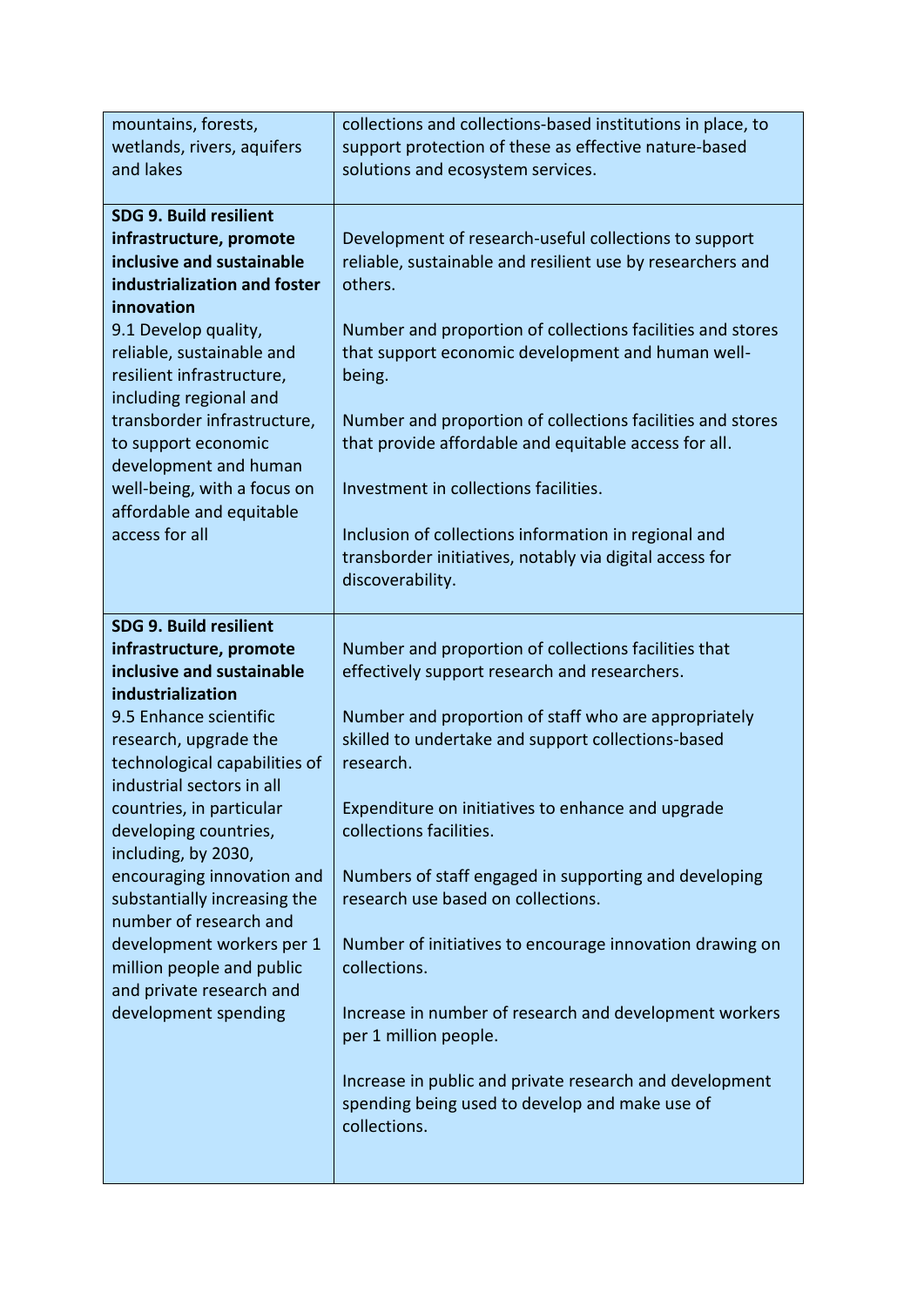| <b>SDG 9. Build resilient</b>  |                                                             |
|--------------------------------|-------------------------------------------------------------|
| infrastructure, promote        |                                                             |
| inclusive and sustainable      |                                                             |
| industrialization and foster   | Plans in place to support development of sustainable and    |
| innovation                     | resilient infrastructure in developing countries through    |
| 9.A Facilitate sustainable     | financial, technological and technical support, for example |
| and resilient infrastructure   | through:                                                    |
| development in developing      | i. joint projects,                                          |
| countries through              | ii. funding bids,                                           |
| enhanced financial,            | iii. sharing equipment, collections and collections         |
| technological and technical    | information as appropriate,                                 |
| support to African             | iv. in order to support development of high-quality         |
| countries, least developed     | infrastructures for sustainable development, research and   |
| countries, landlocked          | innovation.                                                 |
| developing countries and       |                                                             |
| small island developing        |                                                             |
| States.                        |                                                             |
|                                |                                                             |
| SDG 11. Make cities and        |                                                             |
| human settlements              | 11.4.1 Total expenditure (public and private) per capita    |
| inclusive, safe, resilient and | spent on the preservation, protection and conservation of   |
| sustainable                    | all cultural and natural heritage, by type of heritage      |
| 11.4 Strengthen efforts to     |                                                             |
| protect and safeguard the      | Plans, policies and procedures in place for the safe use of |
| world's cultural and natural   | collections for a variety of purposes, protecting and       |
| heritage                       | safeguarding both collections and those who use them.       |
|                                |                                                             |
|                                | Plans, policies and procedures in place for the             |
|                                | identification, safeguarding and protection of cultural and |
|                                | natural heritage at risk.                                   |
|                                | Collecting programmes in place to protect, safeguard and    |
|                                | make use of cultural and natural heritage, addressing the   |
|                                | needs of communities and stakeholders, and ensuring that    |
|                                | collections can be an effective resource for sustainable    |
|                                | development.                                                |
|                                |                                                             |
|                                | Number and diversity of educational, awareness-raising,     |
|                                | research programmes, and partnerships that aim to           |
|                                | strengthen protection of cultural and natural heritage.     |
|                                |                                                             |
| SDG 11. Make cities and        |                                                             |
| human settlements              | Collections-based research that supports the                |
| inclusive, safe, resilient and | understanding and management of disasters of all kinds.     |
| sustainable                    |                                                             |
| 11.5 By 2030, significantly    | Plans in place for public education and awareness drawing   |
| reduce the number of           | on collections and collections-based institutions to reduce |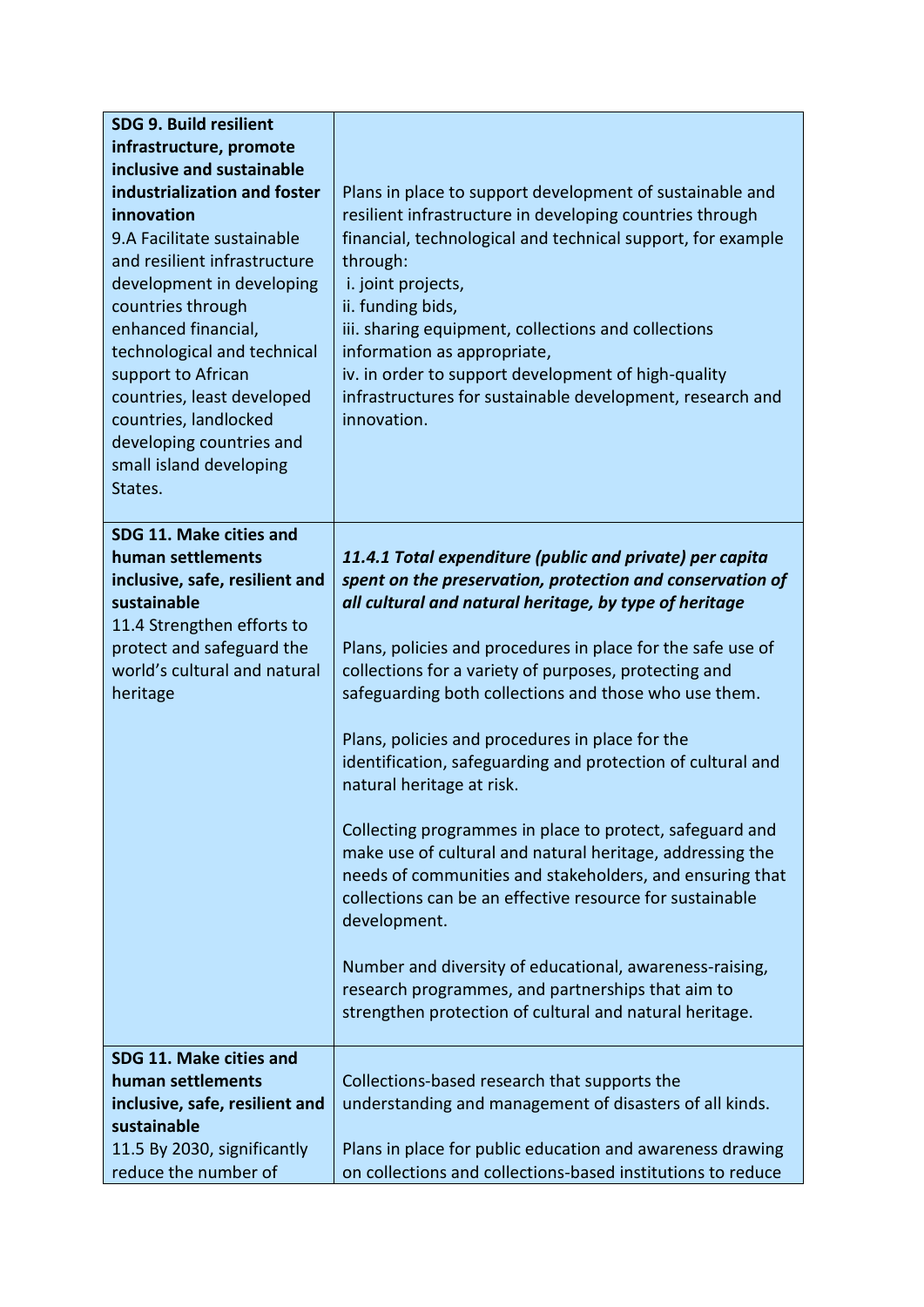| deaths and the number of                                 | exposure and vulnerability to disasters of all kinds.                                                                    |
|----------------------------------------------------------|--------------------------------------------------------------------------------------------------------------------------|
| people affected and                                      |                                                                                                                          |
| substantially decrease the<br>direct economic losses     | Plans in place to ensure collections-based institutions<br>steadily work to reduce their contributions to disaster risk, |
| relative to global gross                                 | for example by reducing pollution and waste of all kinds.                                                                |
| domestic product caused by                               |                                                                                                                          |
| disasters, including water-                              | Plans in place to ensure collections-based institutions, and                                                             |
| related disasters, with a                                | people related to them (including workers) are protected                                                                 |
| focus on protecting the                                  | from economic losses as a result of disasters.                                                                           |
| poor and people in                                       |                                                                                                                          |
| vulnerable situations                                    | Plans in place to provide special support/protection to poor                                                             |
|                                                          | and vulnerable people and groups in and following                                                                        |
|                                                          | disasters.                                                                                                               |
| SDG 13. Take urgent action                               |                                                                                                                          |
| to combat climate change                                 |                                                                                                                          |
| and its impacts                                          | Plans in place for near and longer term to withstand and                                                                 |
| 13.1 Strengthen resilience                               | actively adapt to climate-related hazards and natural                                                                    |
| and adaptive capacity to                                 | disasters.                                                                                                               |
| climate-related hazards and                              |                                                                                                                          |
| natural disasters in all                                 |                                                                                                                          |
| countries                                                |                                                                                                                          |
| <b>SDG 14 Conserve and</b>                               |                                                                                                                          |
| sustainably use the oceans,<br>seas and marine resources | Number of collections-related programmes, for example                                                                    |
| for sustainable                                          | research and education, that aim to reduce marine<br>pollution.                                                          |
| development                                              |                                                                                                                          |
| 14.1 By 2025, prevent and                                | Quantity, and reduction, of waste of all sorts, with plans in                                                            |
| significantly reduce marine                              | place to eliminate waste of all sorts as soon as possible.                                                               |
| pollution of all kinds, in                               |                                                                                                                          |
| particular from land-based                               | Quantity, and reduction, of plastic waste, with plans in                                                                 |
| activities, including marine                             | place to eliminate the production and release of plastic                                                                 |
| debris and nutrient                                      | waste as soon as possible.                                                                                               |
| pollution                                                |                                                                                                                          |
| <b>SDG 14 Conserve and</b>                               |                                                                                                                          |
| sustainably use the oceans,                              |                                                                                                                          |
| seas and marine resources                                | Proportion of marine and coastal areas in a good ecological                                                              |
| for sustainable                                          | condition                                                                                                                |
| development<br>14.2 By 2020, sustainably                 | Numbers of educational and awareness-raising                                                                             |
| manage and protect marine                                | programmes, research activities, and partnerships drawing                                                                |
| and coastal ecosystems to                                | on collections aiming to support protection of marine and                                                                |
| avoid significant adverse                                | coastal areas.                                                                                                           |
| impacts, including by                                    |                                                                                                                          |
| strengthening their                                      |                                                                                                                          |
| resilience, and take action                              |                                                                                                                          |
| for their restoration in                                 |                                                                                                                          |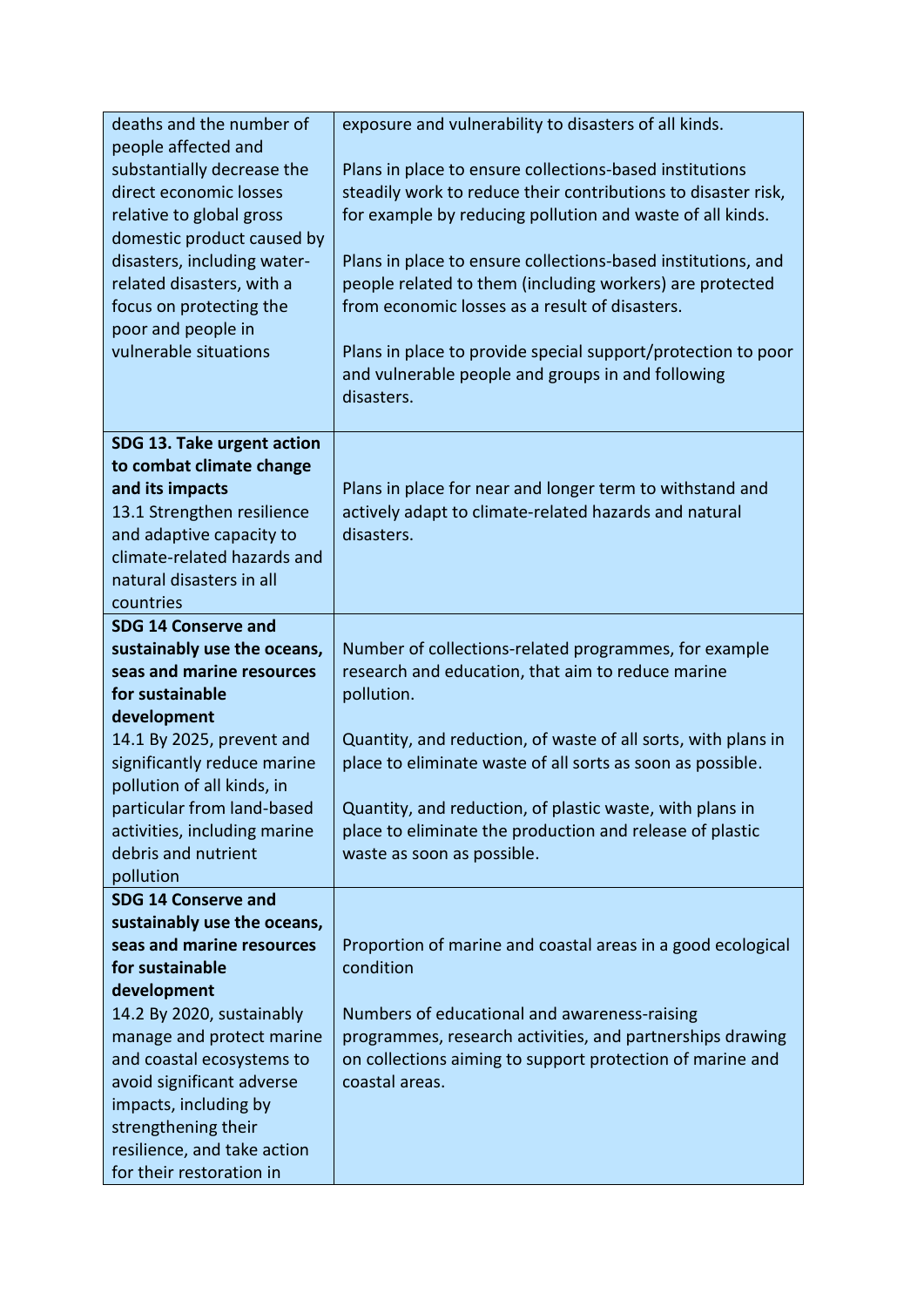| order to achieve healthy                                 |                                                           |
|----------------------------------------------------------|-----------------------------------------------------------|
| and productive oceans                                    |                                                           |
| <b>SDG 14 Conserve and</b>                               |                                                           |
| sustainably use the oceans,                              |                                                           |
| seas and marine resources                                | Quantity and reduction of carbon emissions.               |
| for sustainable                                          |                                                           |
| development                                              | Number of activities drawing on collections that support  |
| 14.3 Minimize and address                                | scientific activity to reduce ocean acidification.        |
| the impacts of ocean                                     |                                                           |
| acidification, including                                 |                                                           |
| through enhanced scientific                              |                                                           |
| cooperation at all levels                                |                                                           |
| <b>SDG 14 Conserve and</b>                               |                                                           |
| sustainably use the oceans,                              |                                                           |
| seas and marine resources                                |                                                           |
| for sustainable                                          |                                                           |
| development                                              |                                                           |
| 14.4 By 2020, effectively                                | Number of activities drawing on collections that support  |
| regulate harvesting and end                              | sustainable management of fisheries.                      |
| overfishing, illegal,                                    |                                                           |
| unreported and                                           |                                                           |
| unregulated fishing and                                  |                                                           |
| destructive fishing practices                            |                                                           |
| and implement science-                                   |                                                           |
| based management plans,                                  |                                                           |
| in order to restore fish                                 |                                                           |
| stocks in the shortest time                              |                                                           |
| feasible, at least to levels                             |                                                           |
| that can produce maximum                                 |                                                           |
| sustainable yield as                                     |                                                           |
| determined by their                                      |                                                           |
| biological characteristics                               |                                                           |
| <b>SDG 14 Conserve and</b>                               |                                                           |
| sustainably use the oceans,<br>seas and marine resources |                                                           |
| for sustainable                                          |                                                           |
|                                                          |                                                           |
| development                                              | Number of collections-based activities that support       |
| 14.5 By 2020, conserve at                                | designation, management and science for the protection of |
| least 10 per cent of coastal                             | marine and coastal protection areas.                      |
| and marine areas,<br>consistent with national            |                                                           |
| and international law and                                |                                                           |
| based on the best available                              |                                                           |
| scientific information                                   |                                                           |
| <b>SDG 14 Conserve and</b>                               |                                                           |
| sustainably use the oceans,                              |                                                           |
| seas and marine resources                                | Number of collections-related activities that aim to      |
|                                                          |                                                           |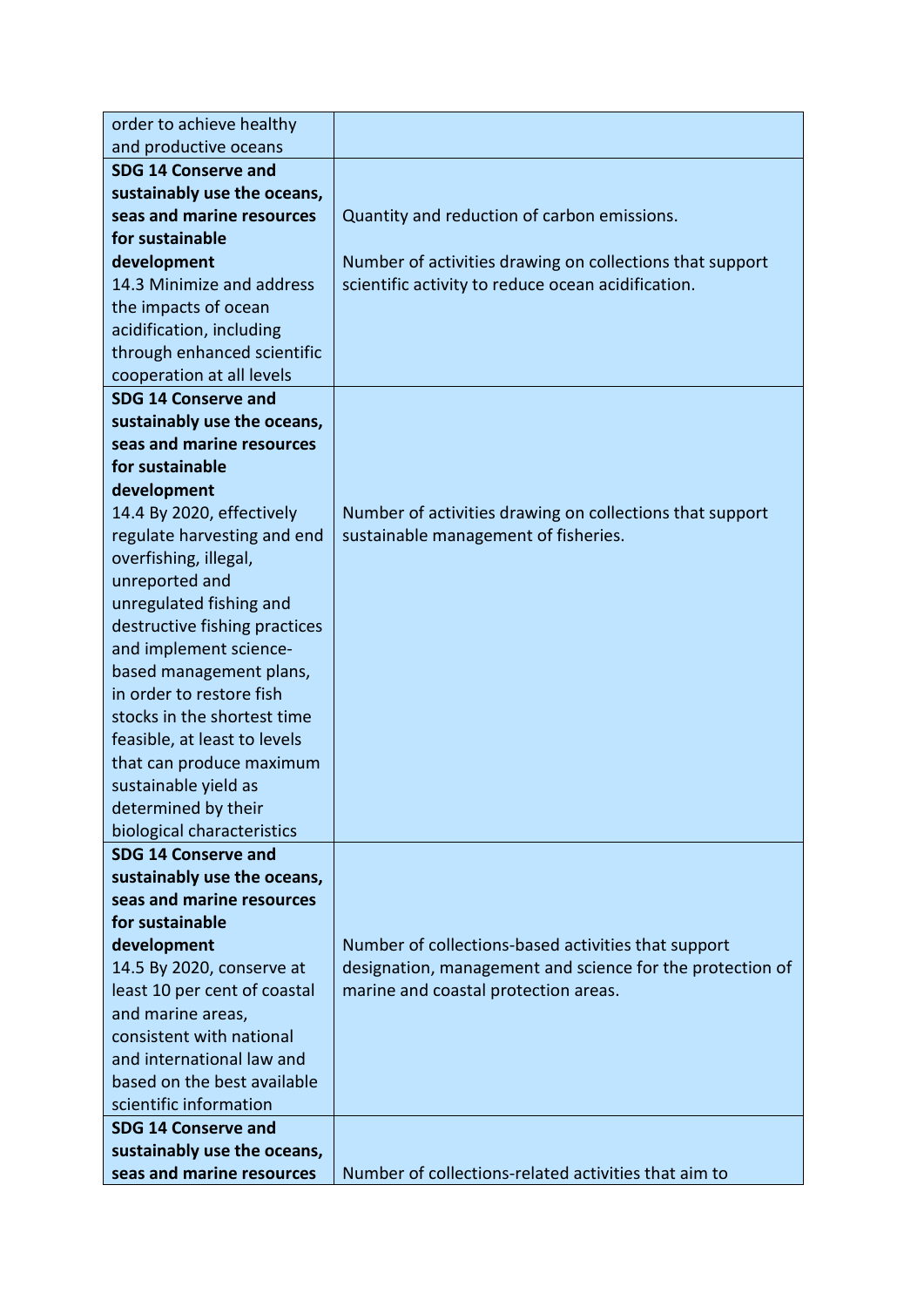| for sustainable                          | increase scientific knowledge, and develop research          |  |  |  |  |
|------------------------------------------|--------------------------------------------------------------|--|--|--|--|
| development                              | capacity for the conservation and management of marine       |  |  |  |  |
| 14.A Increase scientific                 | biodiversity, and to support its sustainable use.            |  |  |  |  |
| knowledge, develop                       |                                                              |  |  |  |  |
| research capacity and                    |                                                              |  |  |  |  |
| transfer marine technology,              |                                                              |  |  |  |  |
| taking into account the                  |                                                              |  |  |  |  |
| Intergovernmental                        |                                                              |  |  |  |  |
| Oceanographic Commission                 |                                                              |  |  |  |  |
| Criteria and Guidelines on               |                                                              |  |  |  |  |
| the Transfer of Marine                   |                                                              |  |  |  |  |
| Technology, in order to                  |                                                              |  |  |  |  |
| improve ocean health and                 |                                                              |  |  |  |  |
| to enhance the contribution              |                                                              |  |  |  |  |
| of marine biodiversity to                |                                                              |  |  |  |  |
| the development of                       |                                                              |  |  |  |  |
| developing countries, in                 |                                                              |  |  |  |  |
| particular small island                  |                                                              |  |  |  |  |
| developing States and least              |                                                              |  |  |  |  |
| developed countries                      |                                                              |  |  |  |  |
| <b>SDG 15 Protect, restore</b>           |                                                              |  |  |  |  |
| and promote sustainable                  |                                                              |  |  |  |  |
| use of terrestrial                       |                                                              |  |  |  |  |
| ecosystems, sustainably                  |                                                              |  |  |  |  |
| manage forests, combat                   | Proportion of terrestrial and inland freshwater systems in a |  |  |  |  |
| desertification, and halt                | good ecological condition                                    |  |  |  |  |
| and reverse land                         |                                                              |  |  |  |  |
|                                          |                                                              |  |  |  |  |
| degradation and halt                     | Information on, programmes relating to, collections          |  |  |  |  |
| biodiversity loss                        | development, and partnerships relating to terrestrial and    |  |  |  |  |
| 15.1 By 2020, ensure the                 | freshwater systems drawing on collections in place, to       |  |  |  |  |
| conservation, restoration                | support their protection and effective functioning.          |  |  |  |  |
| and sustainable use of                   |                                                              |  |  |  |  |
| terrestrial and inland                   |                                                              |  |  |  |  |
| freshwater ecosystems and                |                                                              |  |  |  |  |
| their services, in particular            |                                                              |  |  |  |  |
| forests, wetlands,                       |                                                              |  |  |  |  |
| mountains and drylands, in               |                                                              |  |  |  |  |
| line with obligations under              |                                                              |  |  |  |  |
| international agreements                 |                                                              |  |  |  |  |
| <b>SDG 15 Protect, restore</b>           |                                                              |  |  |  |  |
| and promote sustainable                  | Proportion of forests in a good ecological condition         |  |  |  |  |
| use of terrestrial                       |                                                              |  |  |  |  |
| ecosystems, sustainably                  | Information on, programmes relating to, collections          |  |  |  |  |
| manage forests, combat                   | development, and partnerships relating to forests drawing    |  |  |  |  |
| desertification, and halt                | on collections in place, to support their protection and     |  |  |  |  |
| and reverse land<br>degradation and halt | effective functioning.                                       |  |  |  |  |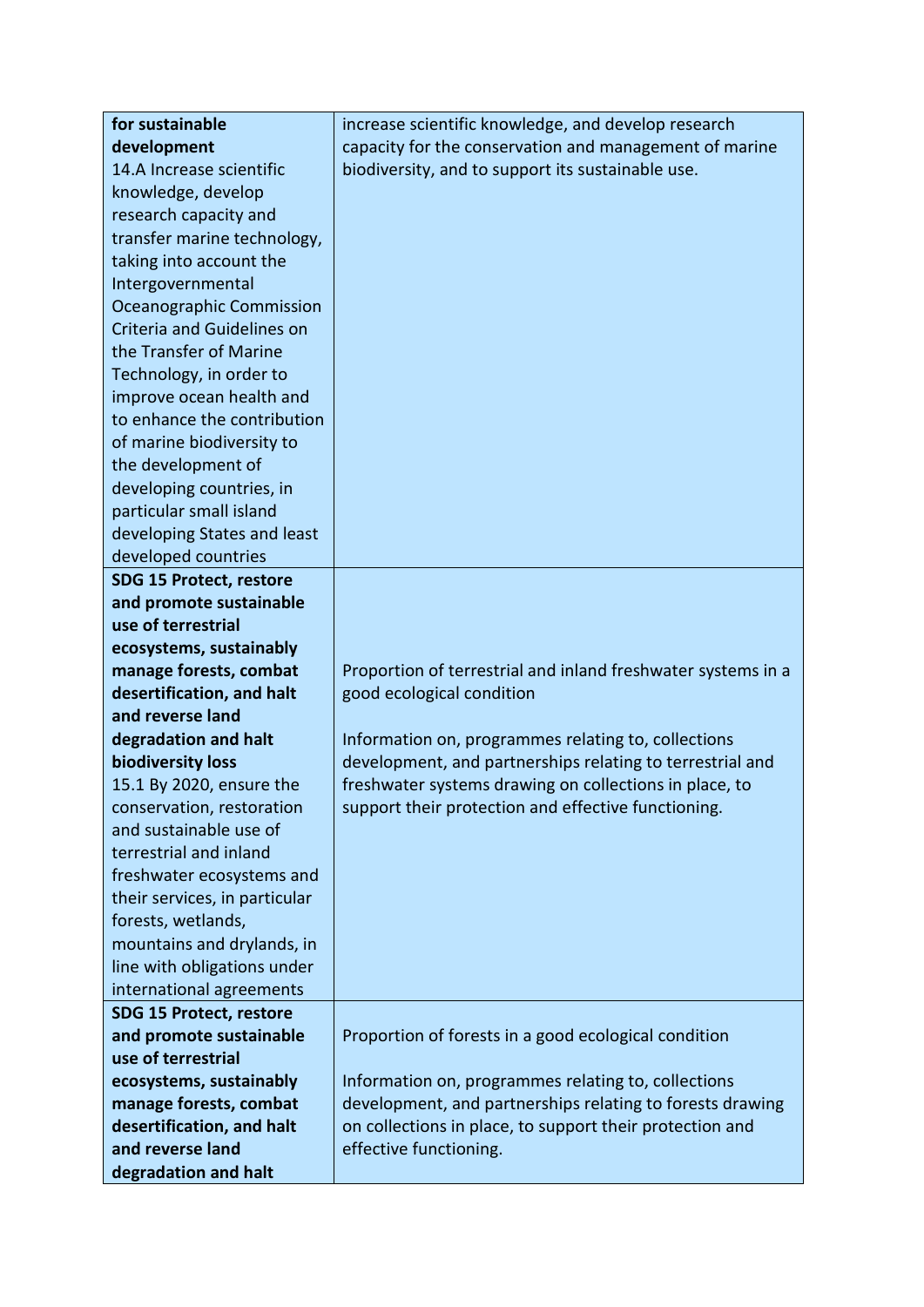| biodiversity loss              |                                                               |
|--------------------------------|---------------------------------------------------------------|
| 15.2 By 2020, promote the      |                                                               |
| implementation of              |                                                               |
| sustainable management of      |                                                               |
| all types of forests, halt     |                                                               |
| deforestation, restore         |                                                               |
| degraded forests and           |                                                               |
| substantially increase         |                                                               |
| afforestation and              |                                                               |
| reforestation globally         |                                                               |
| <b>SDG 15 Protect, restore</b> |                                                               |
| and promote sustainable        |                                                               |
| use of terrestrial             | Proportion of soils and land area in a good ecological        |
| ecosystems, sustainably        | condition, with reference to desertification, drought and     |
| manage forests, combat         | floods.                                                       |
| desertification, and halt      |                                                               |
| and reverse land               | Information on, programmes relating to, collections           |
| degradation and halt           | development, and partnerships relating to soils and land      |
| biodiversity loss              | use (with reference to desertification, drought and floods)   |
| 15.3 By 2030, combat           | drawing on collections in place, to support their protection  |
| desertification, restore       | and effective functioning.                                    |
| degraded land and soil,        |                                                               |
| including land affected by     |                                                               |
| desertification, drought and   |                                                               |
| floods, and strive to achieve  |                                                               |
| a land degradation-neutral     |                                                               |
| world                          |                                                               |
| <b>SDG 15 Protect, restore</b> |                                                               |
| and promote sustainable        |                                                               |
| use of terrestrial             | Proportion of mountain ecosystems, including their            |
| ecosystems, sustainably        | biodiversity, in a good ecological condition.                 |
| manage forests, combat         |                                                               |
| desertification, and halt      | Information on, programmes relating to, collections           |
| and reverse land               | development, and partnerships relating to mountain            |
| degradation and halt           | ecosystems and their biodiversity drawing on collections in   |
| biodiversity loss              | place, to support their protection and effective functioning. |
| 15.4 By 2030, ensure the       |                                                               |
| conservation of mountain       |                                                               |
| ecosystems, including their    |                                                               |
| biodiversity, in order to      |                                                               |
| enhance their capacity to      |                                                               |
| provide benefits that are      |                                                               |
| essential for sustainable      |                                                               |
| development                    |                                                               |
| <b>SDG 15 Protect, restore</b> |                                                               |
| and promote sustainable        | Number and proportion of habitats, notably endangered         |
| use of terrestrial             | habitats, and species with favourable conservation status,    |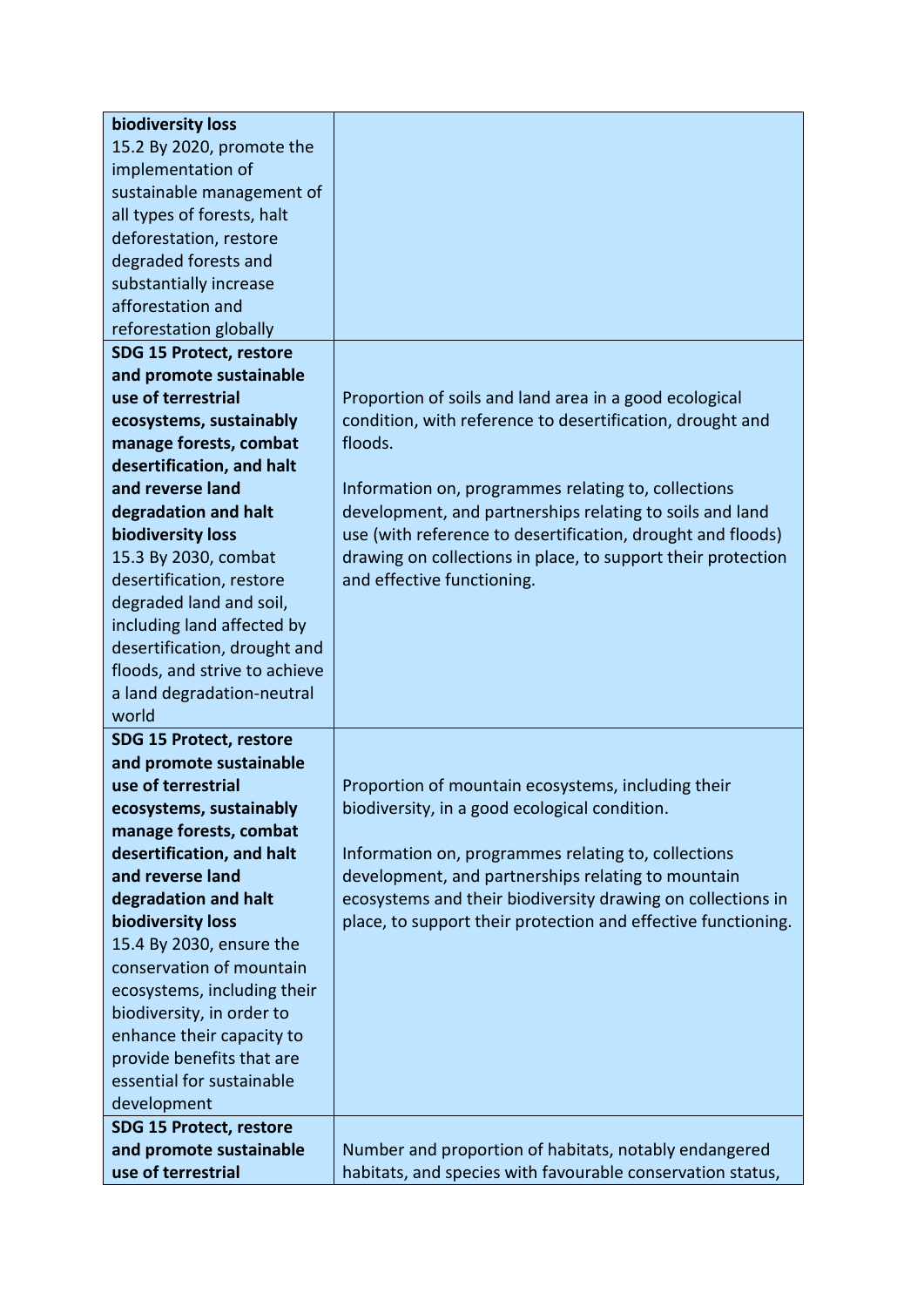| ecosystems, sustainably                       | with special reference to locally, nationally and globally                                                             |  |  |  |  |  |
|-----------------------------------------------|------------------------------------------------------------------------------------------------------------------------|--|--|--|--|--|
| manage forests, combat                        | endangered species.                                                                                                    |  |  |  |  |  |
| desertification, and halt                     |                                                                                                                        |  |  |  |  |  |
| and reverse land                              | Information on, programmes relating to, collections                                                                    |  |  |  |  |  |
| degradation and halt                          | development, and partnerships relating to habitats and                                                                 |  |  |  |  |  |
| biodiversity loss                             | species drawing on collections in place, to support their                                                              |  |  |  |  |  |
| 15.5 Take urgent and                          | protection and continued existence.                                                                                    |  |  |  |  |  |
| significant action to reduce                  |                                                                                                                        |  |  |  |  |  |
| the degradation of natural                    | Measures taken to enhance biodiversity value of green                                                                  |  |  |  |  |  |
| habitats, halt the loss of                    | space associated with collections institutions.                                                                        |  |  |  |  |  |
| biodiversity and, by 2020,                    |                                                                                                                        |  |  |  |  |  |
| protect and prevent the                       |                                                                                                                        |  |  |  |  |  |
| extinction of threatened                      |                                                                                                                        |  |  |  |  |  |
| species                                       |                                                                                                                        |  |  |  |  |  |
| <b>SDG 15 Protect, restore</b>                |                                                                                                                        |  |  |  |  |  |
| and promote sustainable                       | Policies, plans and agreements in place for access and                                                                 |  |  |  |  |  |
| use of terrestrial                            | benefit sharing relating to use of collections, in line with                                                           |  |  |  |  |  |
| ecosystems, sustainably                       | the Nagoya Protocol (notably relating to natural history                                                               |  |  |  |  |  |
| manage forests, combat                        | collections, gene banks, tissue banks, seed banks).                                                                    |  |  |  |  |  |
| desertification, and halt                     |                                                                                                                        |  |  |  |  |  |
| and reverse land                              | Effective communication and dissemination methods in                                                                   |  |  |  |  |  |
| degradation and halt                          | place to promote access to resources, and access to                                                                    |  |  |  |  |  |
| biodiversity loss                             | relevant policies, plans and agreements, in place.                                                                     |  |  |  |  |  |
| 15.6 Promote fair and                         |                                                                                                                        |  |  |  |  |  |
| equitable sharing of the                      |                                                                                                                        |  |  |  |  |  |
| benefits arising from the                     |                                                                                                                        |  |  |  |  |  |
| utilization of genetic                        |                                                                                                                        |  |  |  |  |  |
| resources and promote                         |                                                                                                                        |  |  |  |  |  |
| appropriate access to such                    |                                                                                                                        |  |  |  |  |  |
| resources, as internationally                 |                                                                                                                        |  |  |  |  |  |
| agreed                                        |                                                                                                                        |  |  |  |  |  |
| <b>SDG 15 Protect, restore</b>                |                                                                                                                        |  |  |  |  |  |
| and promote sustainable<br>use of terrestrial | Policies and plans in place to ensure objects and specimens<br>of protected species (for example ivory, rhino horn) in |  |  |  |  |  |
| ecosystems, sustainably                       | collections are protected against theft and do not enter                                                               |  |  |  |  |  |
| manage forests, combat                        | supply chains.                                                                                                         |  |  |  |  |  |
| desertification, and halt                     |                                                                                                                        |  |  |  |  |  |
| and reverse land                              | Policies and plans in place to ensure that objects and                                                                 |  |  |  |  |  |
| degradation and halt                          | specimens are only acquired in line with national and                                                                  |  |  |  |  |  |
| biodiversity loss                             | international legislation, or with legal dispensation.                                                                 |  |  |  |  |  |
| 15.7 Take urgent action to                    |                                                                                                                        |  |  |  |  |  |
| end poaching and                              | Information on, programmes relating to, collections                                                                    |  |  |  |  |  |
| trafficking of protected                      | development, and partnerships relating to poached and                                                                  |  |  |  |  |  |
|                                               |                                                                                                                        |  |  |  |  |  |
| and address both demand                       | species, to end poaching and trafficking.                                                                              |  |  |  |  |  |
| and supply of illegal wildlife                |                                                                                                                        |  |  |  |  |  |
| products                                      |                                                                                                                        |  |  |  |  |  |
| species of flora and fauna                    | trafficked species, notably protected and endangered                                                                   |  |  |  |  |  |
|                                               |                                                                                                                        |  |  |  |  |  |
|                                               |                                                                                                                        |  |  |  |  |  |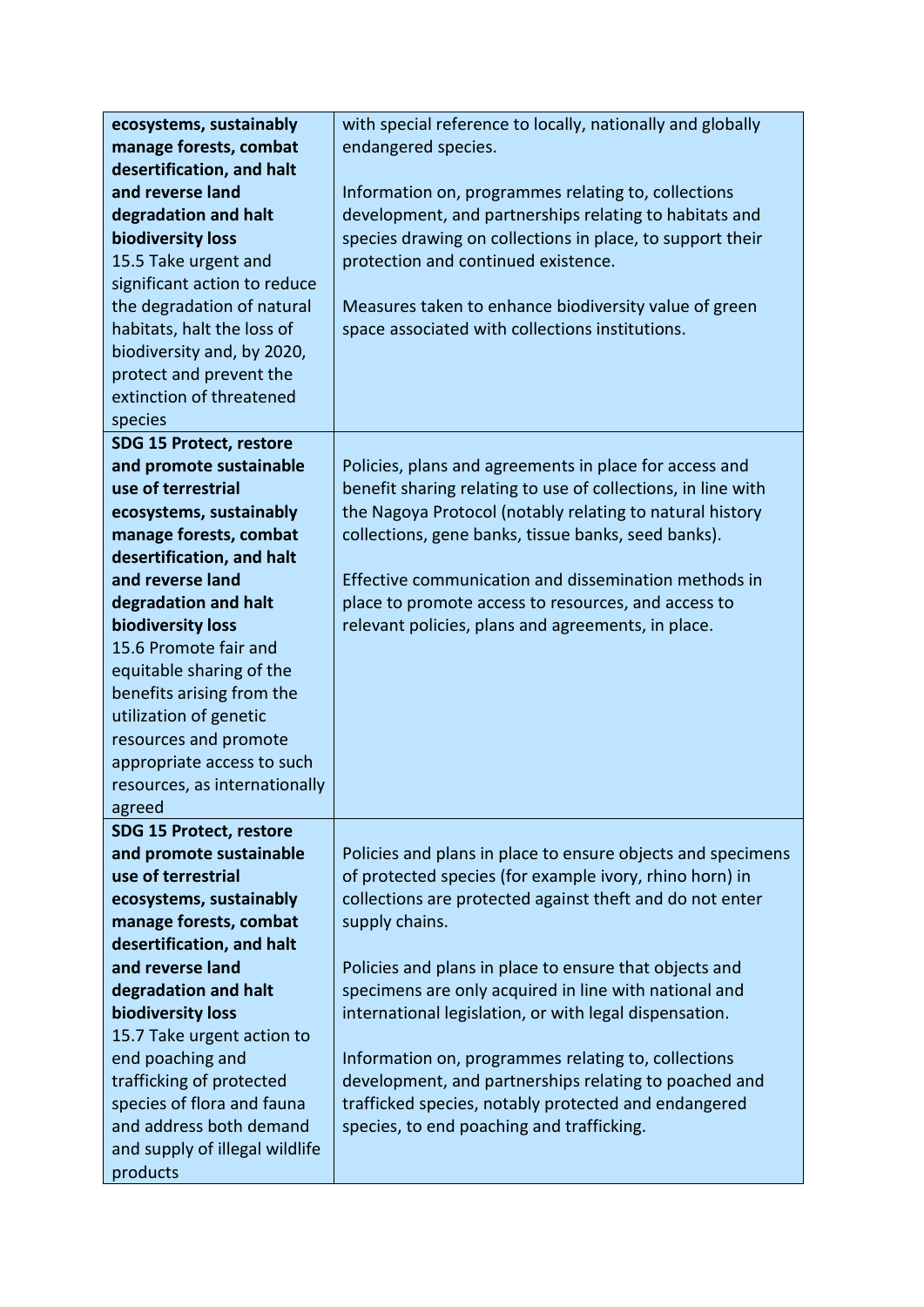| <b>SDG 15 Protect, restore</b> |                                                             |  |  |  |  |  |
|--------------------------------|-------------------------------------------------------------|--|--|--|--|--|
| and promote sustainable        |                                                             |  |  |  |  |  |
| use of terrestrial             | Number and proportion of invasive alien species for which   |  |  |  |  |  |
| ecosystems, sustainably        | effective measures are in place to reduce their impact on   |  |  |  |  |  |
| manage forests, combat         | land and water ecosystems.                                  |  |  |  |  |  |
| desertification, and halt      |                                                             |  |  |  |  |  |
| and reverse land               | Information on, programmes relating to, collections         |  |  |  |  |  |
| degradation and halt           | development, and partnerships relating to invasive alien    |  |  |  |  |  |
| biodiversity loss              | species, to support their effective management, and to      |  |  |  |  |  |
| 15.8 By 2020, introduce        | prevent spread and impact.                                  |  |  |  |  |  |
| measures to prevent the        |                                                             |  |  |  |  |  |
| introduction and               |                                                             |  |  |  |  |  |
| significantly reduce the       |                                                             |  |  |  |  |  |
| impact of invasive alien       |                                                             |  |  |  |  |  |
| species on land and water      |                                                             |  |  |  |  |  |
| ecosystems and control or      |                                                             |  |  |  |  |  |
| eradicate the priority         |                                                             |  |  |  |  |  |
| species                        |                                                             |  |  |  |  |  |
| <b>SDG 15 Protect, restore</b> |                                                             |  |  |  |  |  |
| and promote sustainable        |                                                             |  |  |  |  |  |
| use of terrestrial             | Proportion and number of relevant plans, processes and      |  |  |  |  |  |
| ecosystems, sustainably        | strategies that incorporate ecosystem and biodiversity      |  |  |  |  |  |
| manage forests, combat         | values, and their relationships with effective collections. |  |  |  |  |  |
| desertification, and halt      |                                                             |  |  |  |  |  |
| and reverse land               | Plans in place to ensure that development of collections    |  |  |  |  |  |
| degradation and halt           | facilities contributes to effective conservation and        |  |  |  |  |  |
| biodiversity loss              | restoration of terrestrial ecosystems.                      |  |  |  |  |  |
| 15.9 By 2020, integrate        |                                                             |  |  |  |  |  |
| ecosystem and biodiversity     |                                                             |  |  |  |  |  |
| values into national and       |                                                             |  |  |  |  |  |
| local planning,                |                                                             |  |  |  |  |  |
| development processes,         |                                                             |  |  |  |  |  |
| poverty reduction              |                                                             |  |  |  |  |  |
| strategies and accounts        |                                                             |  |  |  |  |  |
| SDG 17. Partnerships for       |                                                             |  |  |  |  |  |
| the goals                      | Proportion of policies that incorporate sustainable         |  |  |  |  |  |
| 17.14 Enhance policy           | development considerations, linking to SDGs and targets.    |  |  |  |  |  |
| coherence for sustainable      |                                                             |  |  |  |  |  |
| development                    | Incorporation of policy considerations from outside the     |  |  |  |  |  |
|                                | collections sector into policies of collections-based       |  |  |  |  |  |
|                                | institutions, to facilitate partnerships and effectiveness. |  |  |  |  |  |
|                                |                                                             |  |  |  |  |  |
| SDG 17. Partnerships for       |                                                             |  |  |  |  |  |
| the goals                      | Number and/or increase in number, and diversity of global   |  |  |  |  |  |
| 17.16 Enhance the global       | and international multi-stakeholder partnerships that share |  |  |  |  |  |
| partnership for sustainable    | collection-related knowledge, expertise, technology and     |  |  |  |  |  |
| development,                   | financial resources to address the SDGs, or that otherwise  |  |  |  |  |  |